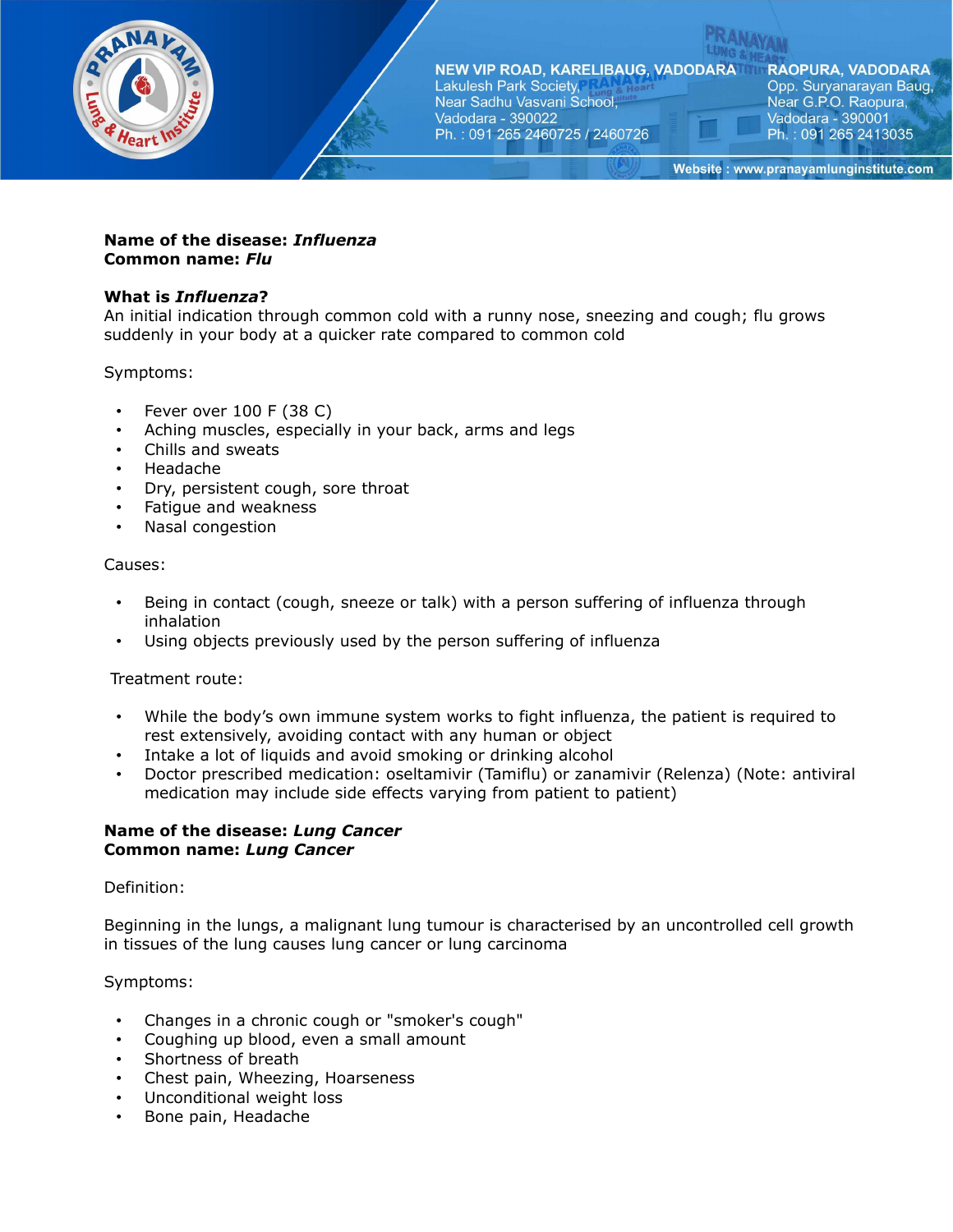

**RAOPURA, VADODARA** Opp. Suryanarayan Baug, Near G.P.O. Raopura, Vadodara - 390001 Ph.: 091 265 2413035

Website: www.pranayamlunginstitute.com

## Causes:

- Smoking: active as-well-as passive smokers
- It might occur, people who have never been exposed to smoking of any type may test positive of lung cancer; in which case the cause is unclear

### Treatment route:

- At first, consult your family doctor, as he will guide you to a specialist if the symptoms signal lung cancer
- Make a note about your symptoms, try to gather information about precautions to be taken before the consultancy and testing begins
- List your personal information, prescribed medications and past reports, providing a case history to your doctor
- It is important to visit the specialist with a companion, who could help you in registering and collecting the details and advices given during the session
- After an initial process of testing and process of the patient's condition, the doctor advices upon further advancements in the treatment process

### **Name of the disease: Lymphangioleiomyomatosis or LAM Common name: LAM**

### Definition:

Lymphangioleiomyomatosis or LAM is a rare lung disease occurring in women of childbearing age; due to abnormal multiplication of muscle cells and blood vessels, which results in swelling of air sacks in the lungs.

### Symptoms:

- Shortness of breath
- Wheezing and cough
- Sudden pneumothorax (collapsed lung) cause of pain and shortness of breath
- Kidney failure

### Causes:

- LAM remains an exceptionally rare disease, which does not appear in attention for treatment until tested for it
- It is not a type of cancer, but the disease shares common features with tuberous sclerosis

### Treatment route:

• Sirolimus (Rapamune) is the first drug approved to treat lymphangioleiomyomatosis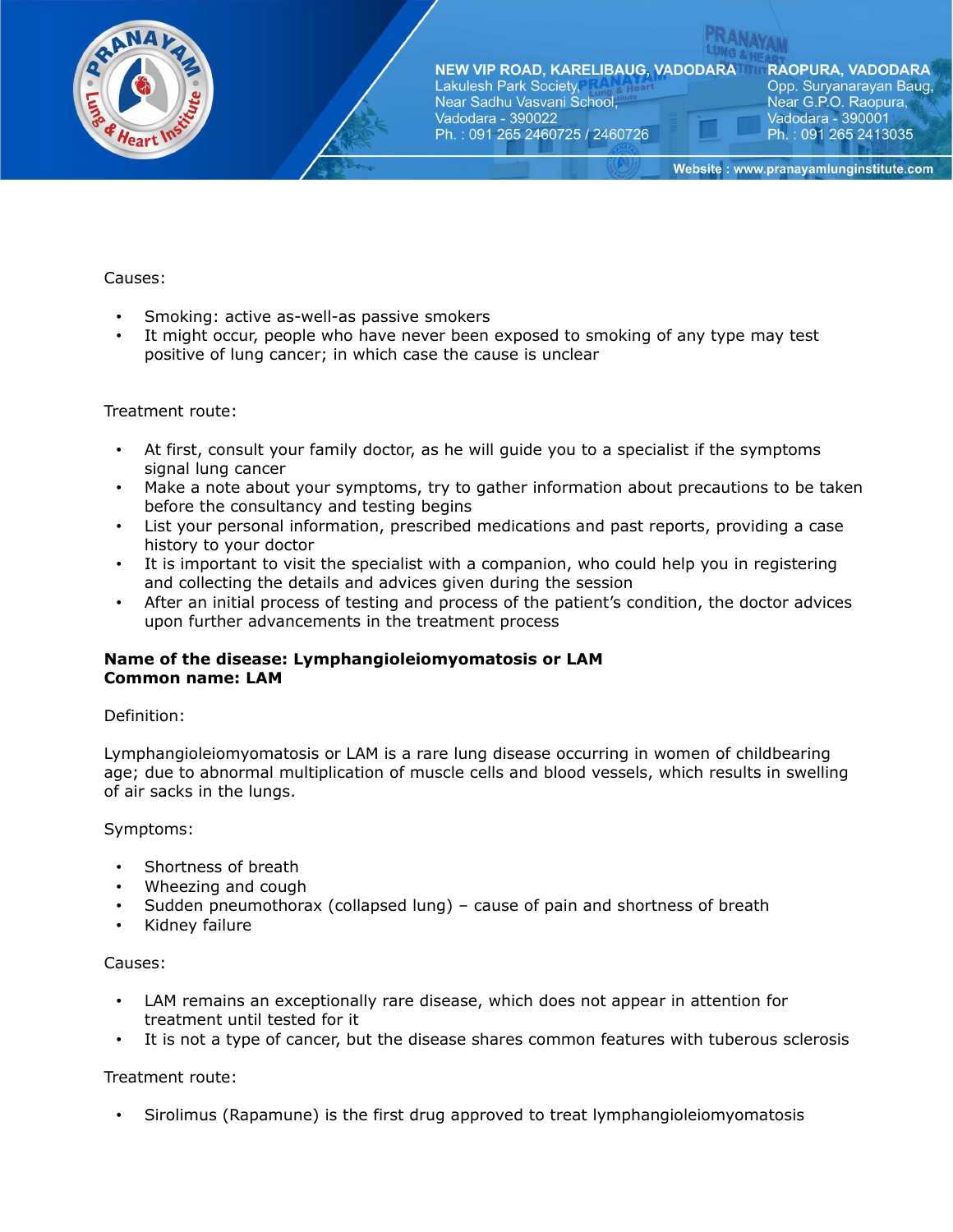

- Whereas, inhaled bronchodilators (albuterol, ipratropium) can help open the airways, reducing shortness of breath in a few people
- Suggested therapies: Progesterone, Tamoxifen and Synthetic luteinizing hormone-releasing hormones (Leuprolide, Lupron)

## **Name of the disease: Mesothelioma Common name: Mesothelioma**

Definition:

The cancer occurs in the thin layer of tissue covering the majority of your internal organs (mesothelium). It is divided into the following four types: Pleural (lungs): affects the tissue that surrounds the lungs, peritoneal (abdomen): occurs in tissue in the abdomen, pericardial (heart): affects tissue that surrounds the heart and testicular: affects tissue surrounding the testicles.

Symptoms:

Pleural:

- Chest pain under the rib cage
- Painful coughing
- Shortness of breath
- Unusual lumps of tissue under the skin on your chest
- Unexplained weight loss

### Peritoneal:

- Abdominal pain
- Abdominal swelling
- Lumps of tissue in the abdomen
- Unexplained weight loss

### Pericardial:

- Breathing difficulty
- Chest pains

### Testicular:

- **Swelling**
- Mass on a testicle

### Causes:

- Begins with the occurrence of a series of genetic mutations within a cell, causing the cell to grow and multiply out of control.
- Through interaction between inherited conditions, your environment, your health conditions and your lifestyle choices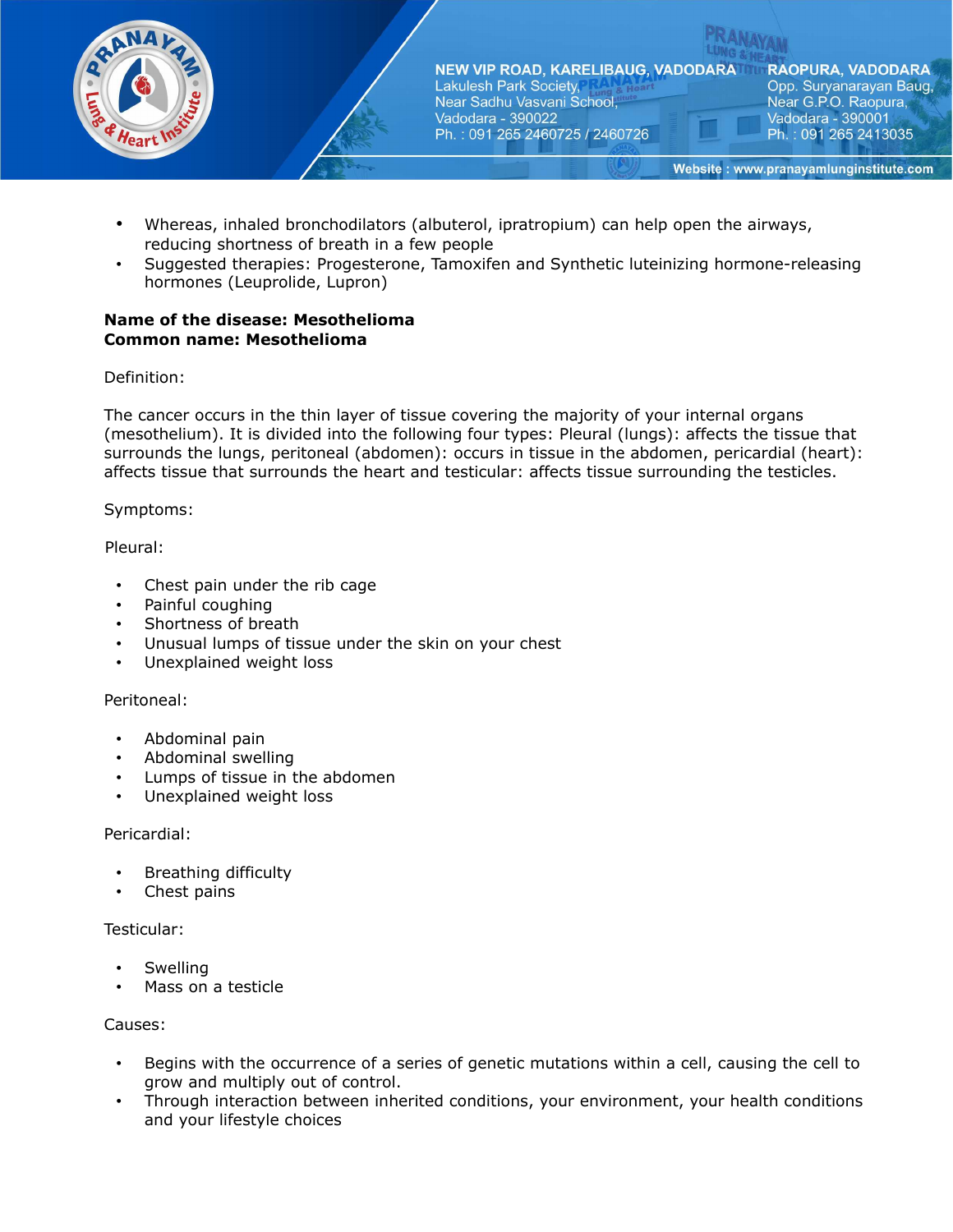

**RAOPURA, VADODARA** Opp. Suryanarayan Baug, Near G.P.O. Raopura, Vadodara - 390001 Ph.: 091 265 2413035

Website: www.pranayamlunginstitute.com

# Treatment:

- Firstly, visit your doctor in case you are suspected to the abovementioned symptoms. (Note: signs and symptoms of mesothelioma aren't specific to the disease. It may happen or are likely to be related to other conditions)
- If signs and symptoms seem bothering, ask your doctor for an evaluation, and mention if you've been exposed to asbestos
- In case of lung or abdominal symptoms, visit your family doctor. If your doctor suspects mesothelioma, a pulmonologist or gastroenterologist will be recommended
- Make a note about your symptoms, try to gather information about precautions to be taken before the consultancy and testing begins
- List your personal information, prescribed medications and past reports, providing a case history to your doctor
- It is important to visit the specialist with a companion, who could help you in registering and collecting the details and advices given during the session
- Prepare a set of question, expectations and queries, you will need to ask the doctor during your visit

## **Name of the disease: Middle East Respiratory Syndrome (MERS) Common name: MERS-CoV**

### Definition:

It is viral respiratory illness, which develops a severe acute respiratory illness, including fever, cough, and shortness of breath in the patient. Largely, causing death.

### Symptoms:

- Fever/Cold
- Cough
- Shortness of breath
- Gastrointestinal symptoms including: diarrhea and nausea/vomiting
- People with pre-existing medical conditions (also called comorbidities) may be more likely to become infected with MERS-CoV
- Patients of diabetes; cancer; and chronic lung, heart, and kidney disease as-well-as individuals with weakened immune systems are also at higher risk for getting MERS or having a severe case
- Incubation period for MERS is usually about 5 or 6 days, but can range from 2 to 14 days

### Causes:

- Spread from an infected person's respiratory secretions: through coughing
- Through close contact: caring for or living with an infected person

### Treatment route:

• There is no medication that is known to treat MERS-CoV. Although treatment is supportive.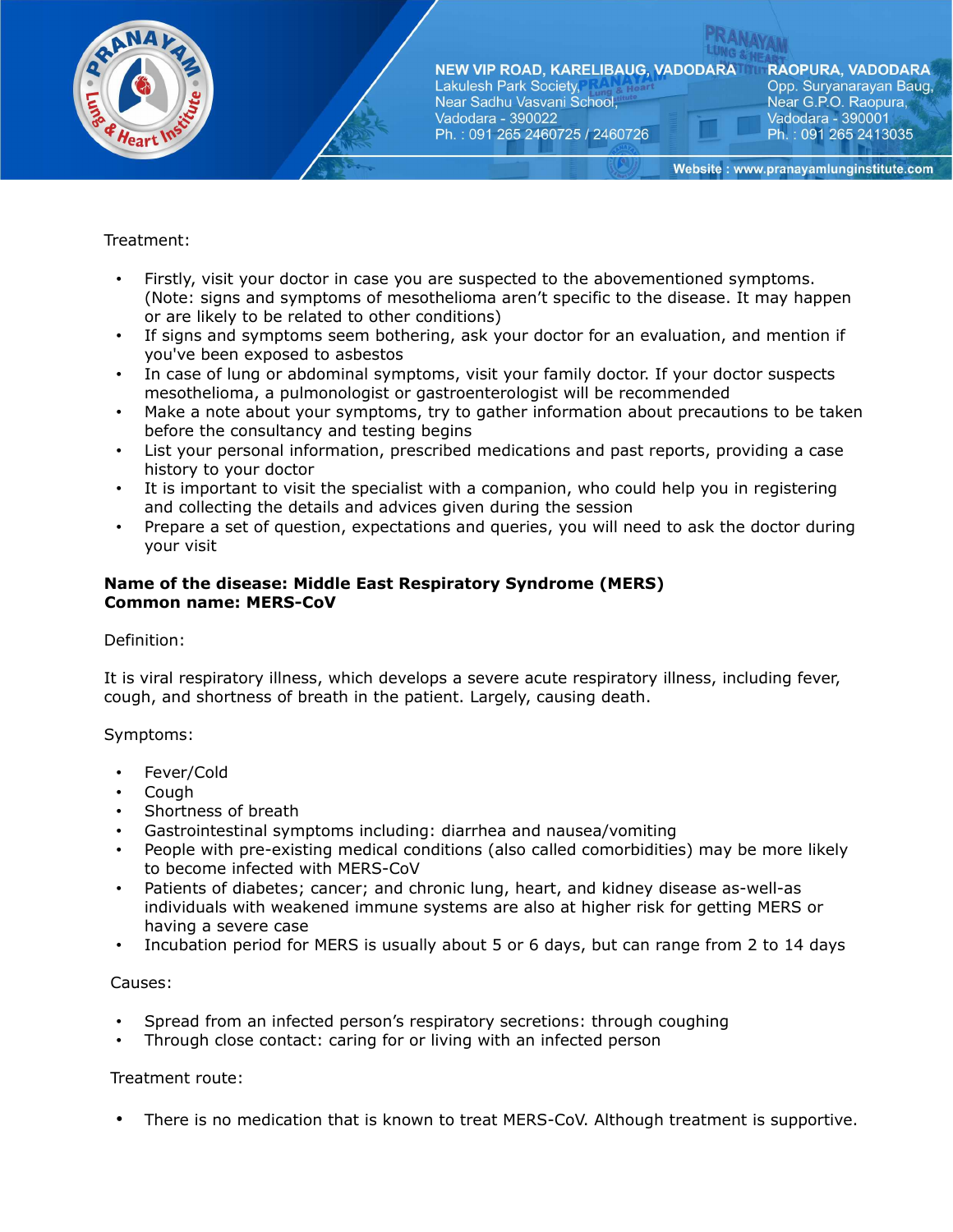

**RAOPURA, VADODARA** Opp. Suryanarayan Baug, Near G.P.O. Raopura, Vadodara - 390001 Ph.: 091 265 2413035

Website: www.pranayamlunginstitute.com

### **Name of the disease: Nontuberculosis Mycobacteria Common name: NTM, Environmental Mycobacteria, Atypical Mycobacteria and Mycobacteria other than Tuberculosis (MOTT)**

## Definition:

Mycobacteria which do not cause tuberculosis or leprosy, NTM do cause pulmonary diseases that resemble tuberculosis, lymphadenitis, skin disease, or disseminated disease.. They occur in many animals, including humans.

# Symptoms:

- Chronic or recurring cough
- Sputum production, and dyspnea
- Constitutional symptoms: fever, fatigue, malaise, night sweats, weight loss and (although uncommon) emoptysis

### Causes:

Patient or victim may come in contact or unhygienic soil and water i.e. exposure to environmental sources of NTM

### Treatment route:

- Using similar medications used to treat tuberculosis (TB)
- In few cases, the patient may not require treatment for their less severe infection
- The process of treatment requires the patient to consume antibiotics for 1 to 2 years

### **Name of the disease: Pneumoconiosis Common name: Pneumoconiosis**

Definition:

An occupational lung disease and a restrictive lung disease caused by inhalation of dust, characterized by inflammation, coughing, and fibrosis, often in mines and from agriculture.

Types:

Asbestosis, Silicosis, Coal worker's, Talc, Kaolin, Siderosis of the lung.

### Symptoms

- Shortness of breath, especially during exercise
- Chest X-ray may show a characteristic patchy, subpleural, bibasilar interstitial infiltrates or
- small cystic radiolucencies called "honeycombing".
- Cough (with or without mucus)
- Wheezing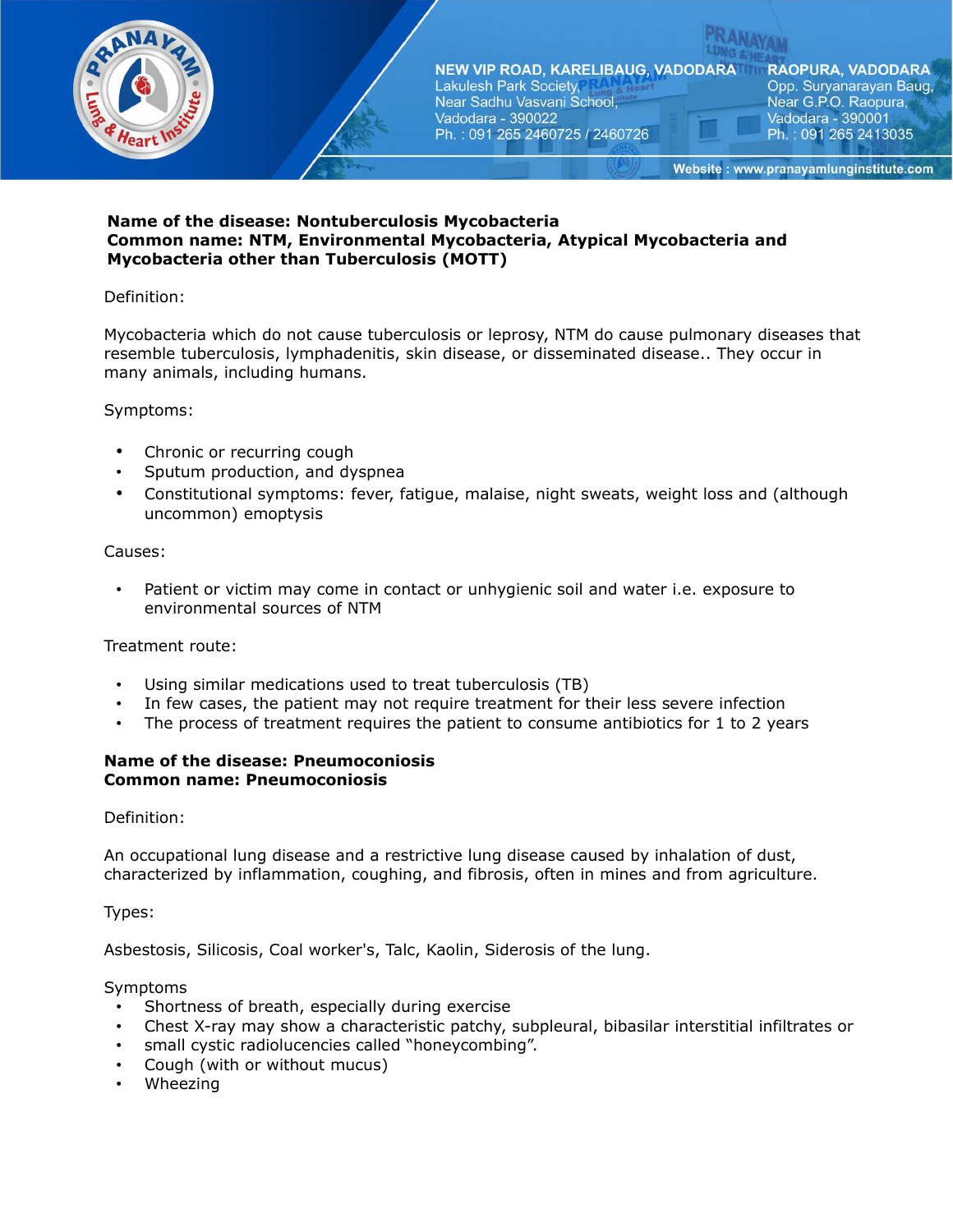

# Causes:

- Exposure to mineral dust and whether the patient is a smoker; the risk increases if a smokers has asbestosis
- Inhaling barium sulfate, tin oxide, compounds containing hard metal (cobalt and tungsten carbide) or other forms of mineral dust
- In the long term, people with asbestosis and talc pneumoconiosis have an increased risk of lung cancer and malignant [mesothelioma](https://www.drugs.com/mesothelioma.html)

### Treatment route:

- Avoid exposure to the mineral dust. Prescribed one or two medicines for decreasing inflammation in your airways and to help open your bronchial tubes.
- People with oxygen level below 90% in their blood may need to breathe additional oxygen at home
- Pneumoconiosis causes extreme breathing problems, a lung transplant is the only cure.

#### **Name of the disease: Pneumonia Common name: Pneumonia**

### Definition:

An infection inflaming the air sacs in one or both lungs, filling it with fluid or pus (purulent material), causing cough with phlegm or pus, fever, chills, and difficulty breathing.

#### Symptoms:

- Chest pain when you breathe or cough
- Confusion or changes in mental awareness (in adults age 65 and older)
- Cough, which may produce phlegm
- Fatigue
- Fever, sweating and shaking chills
- Lower than normal body temperature (in adults older than age 65 and people with weak immune systems)
- Nausea, vomiting or diarrhea
- Shortness of breath
- Bacteria, fungi viruses

#### Causes:

- A variety of organisms, including bacteria, viruses and fungi, can cause pneumonia
- People with health problems or weakened immune systems

- Visit your family doctor, who will do a physical check-up of your body and check for abnormal bubbling or crackling sounds that suggest pneumonia
- If pneumonia is suspected, your doctor may recommend the blood tests, chest X-ray, Pulse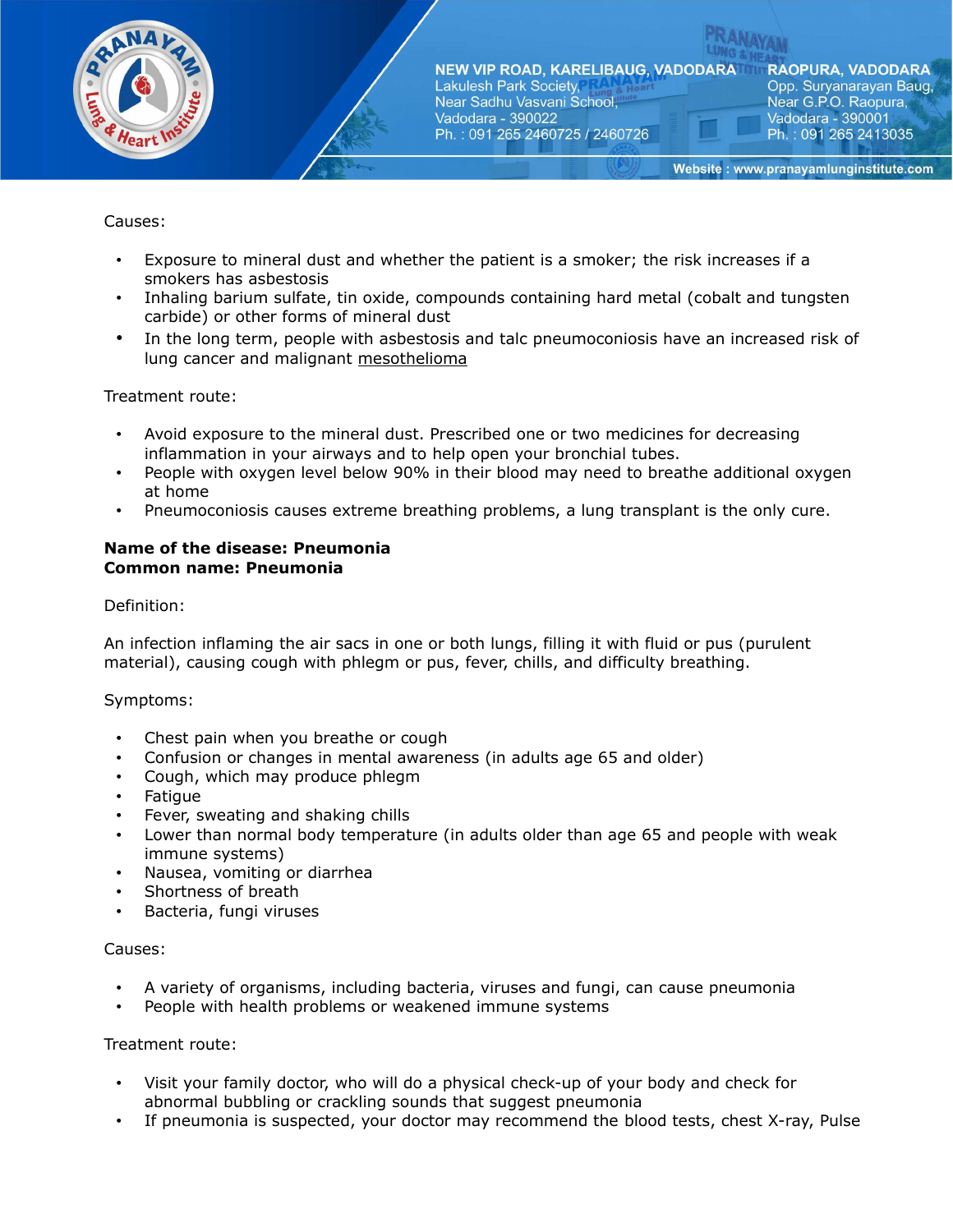

**RAOPURA, VADODARA** Opp. Suryanarayan Baug, Near G.P.O. Raopura, Vadodara - 390001 Ph.: 091 265 2413035

Website: www.pranayamlunginstitute.com

oximentry or sputum test

- Additional test maybe ordered if you're older than age 65, are in the hospital, or have serious symptoms or health conditions
- Treatment through antibiotics, cough medicine, fever reducers and pain relievers maybe prescribed by the doctor after the severity of the patient's condition is determined

#### **Name of the disease: Sarcoidosis Common name: Sarcoid**

Definition:

It is the growth of tiny collections of inflammatory cells (granulomas) in different parts of your body: lungs, lymph nodes, eyes and skin

Symptoms:

- **Fatigue**
- **Fever**
- Swollen lymph nodes
- Weight loss
- Lung symptoms
- Persistent dry cough
- Shortness of breath
- Wheezing
- Chest pain

### Skin symptoms:

- A rash of red or reddish-purple bumps, usually located on the shins or ankles, which may be warm and tender to the touch
- Disfiguring sores (lesions) on the nose, cheeks and ears
- Areas of skin that are darker or lighter in color
- Growths under the skin (nodules), particularly around scars or tattoos

#### Eye symptoms:

- **Blurred vision**
- Eye pain
- Severe redness
- Sensitivity to light

#### Causes:

- An exact or accurate reasoning is not available. Though genetic predisposition to develop the disease, which may be triggered by bacteria viruses, dust or chemicals
- An overreaction in the immune system and immune cells begin to granulomas. As granulomas build up in an organ, the function of that organ can be affected causing **Sarcoidosis**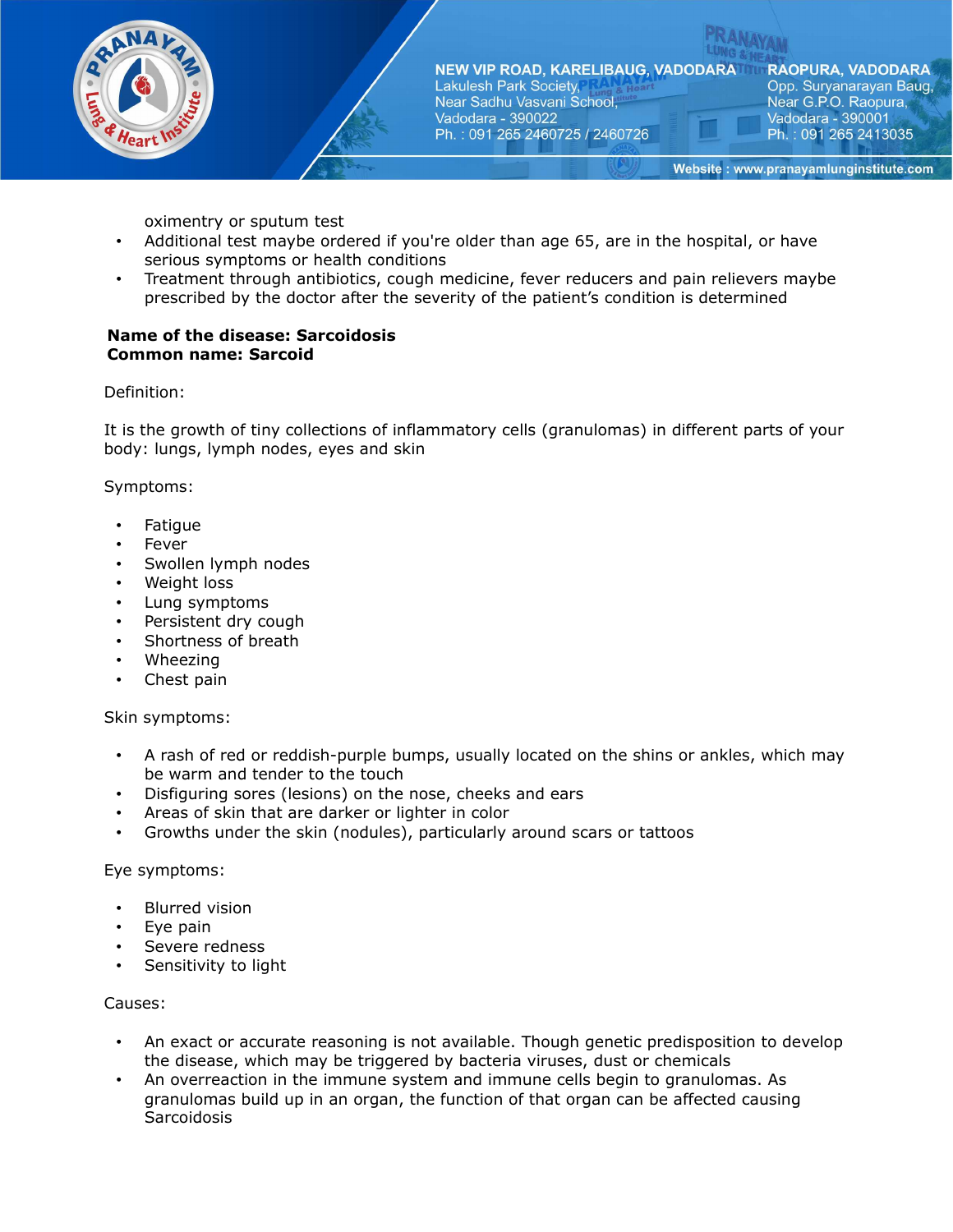

# Treatment:

- There is no cure for sarcoidosis, but most people do very well with little or only modest treatment
- In 50% of the cases, sarcoidosis goes away on its own. In a few cases, however, sarcoidosis may last for years and may cause organ damage.
- Medications include corticosteroids, for reducing inflammation by suppressing the immune system. Also, Hydroxychloroquine. Hydroxychloroquine (Plaquenil) may be helpful for skin disease and elevated blood-calcium levels and tumour necrosis factor-alpha (TNF-alpha) inhibitors.
- Surgery: organ transplant may be considered if Sarcoidosis has severely damaged your lungs, heart or liver

### **Name of the disease: Severe Acute Respiratory Syndrome (SARS) Common name: SARS-CoV**

Definition: A contagious and at times, a fatal respiratory illness.

# Symptoms:

- Begins with flu-like signs: fever, chills, muscle aches and occasionally diarrhoea.
- Further fever temperature goes over 100.5 F (38 C) or higher
- Fever of Dry cough
- Shortness of breath

### Causes:

- Through droplets that enter the air, when someone with the disease coughs, sneezes or talks
- Mainly through face-to-face contact, as per experts
- The virus also may be spread on contaminated objects  $-$  such as doorknobs, telephones and elevator buttons

- In case you suspect any sign or symptom exposed to or have SARS, you need to visit a doctor immediately; as this serious illness can lead to death
- Previously tested medication (antibiotics) have not shown optimum results for the cure of the disease, but act as support as no special aid for SARS victims is present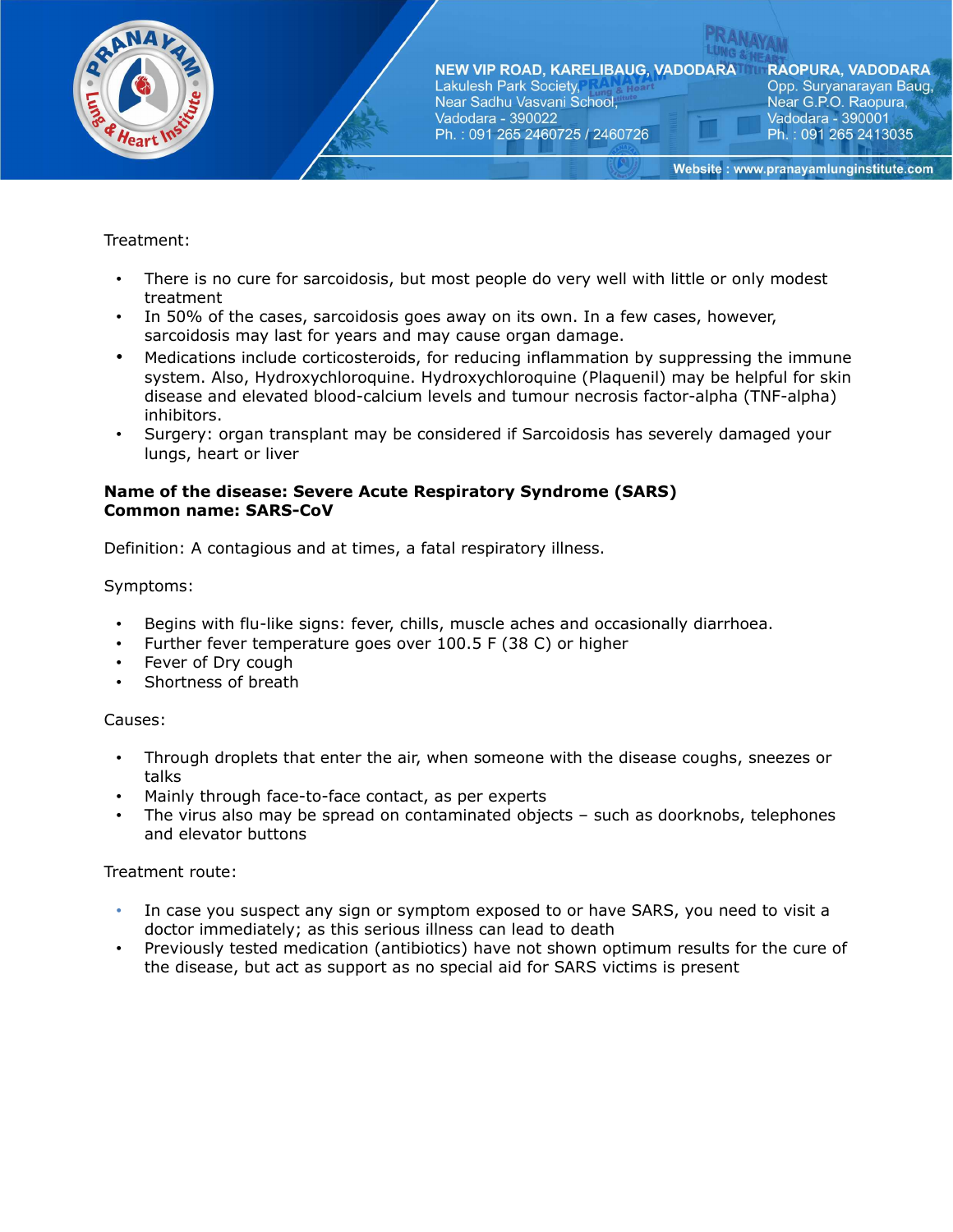

### **Name of the disease: Silicosis Common name: Pulmonary fibrosi**

## Definition:

Pulmonary fibrosis is an occupational lung disease when the lung tissue becomes damaged or scattered. A thick, stiff tissue does not allow or interrupts your lung's normal function cycle. Shortening your breath as it worsens.

### Symptoms:

- Shortness of breath (dyspnea)
- A dry cough
- Fatigue
- Unexplained weight loss
- Aching muscles and joints

### Causes:

- Exposure to dust and other minute particles
- Radiation
- Underlying lung disease: tuberculosis, pneumonia, systemic lupus erythematosus, rheumatoid arthritis, sarcoidosis, scleroderma
- Genetic factors
- Smoking

### Treatment route:

- Medications and therapies at times help ease symptoms and improve quality of life
- For some people, a lung transplant might be appropriate
- Chemotherapy drugs (Trexall, Cytoxan) and Heart medications

### **Name of the disease: Sleep Apnea Common name: Sleeping disorder**

### Definition:

It is a type of disorder in which the patient is subject to breathing pauses in between sleeping, lasting from few seconds to minutes. Obstructive, centre and complex are the three of its types. Normal breathing resumes with a loud snort or chocking sound.

### Symptoms:

- Loud snoring, which is usually more prominent in obstructive sleep apnea
- Episodes of breathing cessation during sleep witnessed by another person
- Abrupt awakenings accompanied by shortness of breath, which more likely indicates central sleep apnea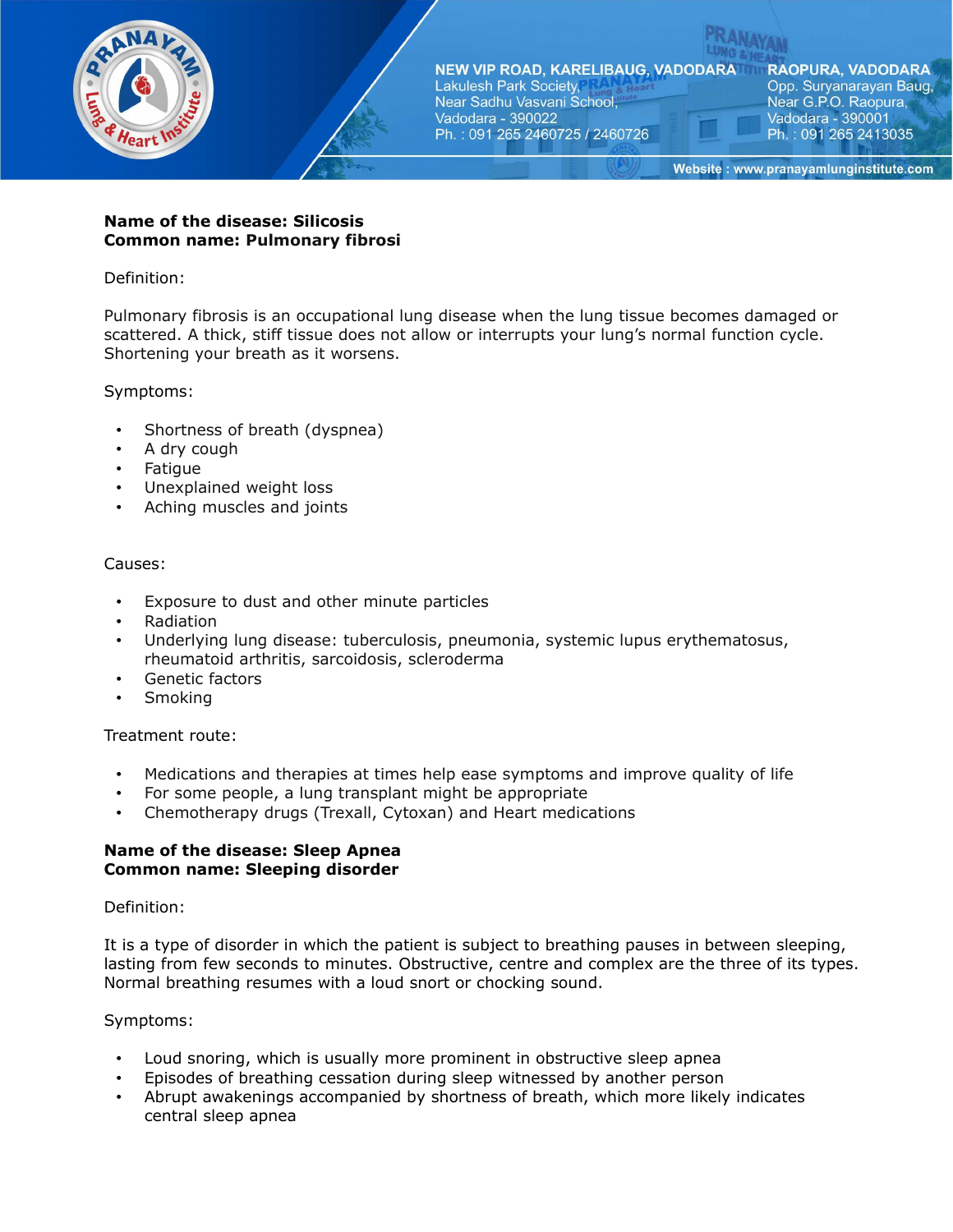

**RAOPURA, VADODARA** Opp. Suryanarayan Baug, Near G.P.O. Raopura, Vadodara - 390001 Ph.: 091 265 2413035

Website: www.pranayamlunginstitute.com

- Awakening with a dry mouth or sore throat
- Morning headache
- Difficulty staying asleep (insomnia)
- Excessive daytime sleepiness (hypersomnia)
- Attention problems
- Irritability

### Causes:

- When your brain fails to transmit signals to your breathing muscles Central sleep apnea
- Occurs when the muscles in the back of your throat relax Obstructive sleep apnea
- Access weight, neck circumference, narrowed airway, use of alcohol, smoking, nasal congestions, older, heart troubles

### Treatment route:

- Try to get a quick appointment with your family doctor or in a few cases, you might be required to see a sleep specialist, directly.
- Make a note about your symptoms, try to gather information about precautions to be taken before the consultancy and testing begins
- List your personal information, prescribed medications and past reports, providing a case history to your doctor

### **Name of the disease: Sudden Infant Death Syndrome (SIDS) Common name: SIDS**

### Definition:

unexplained death, usually during sleep, of a seemingly healthy baby less than a year old.

### Symptoms:

• Changes in breathing, colour, muscle tone

#### Causes:

- Brain abnormalities
- Low birth weight
- Respiratory infection
- Sleeping on the stomach or side
- Sleeping on a soft surface and with parents

- To pervert SIDS, keep the baby sleeping on his back
- Usage of a firm base for the baby to sleep
- Do not warm the baby too much while he or she is asleep
- Make sure the baby sleeps alone